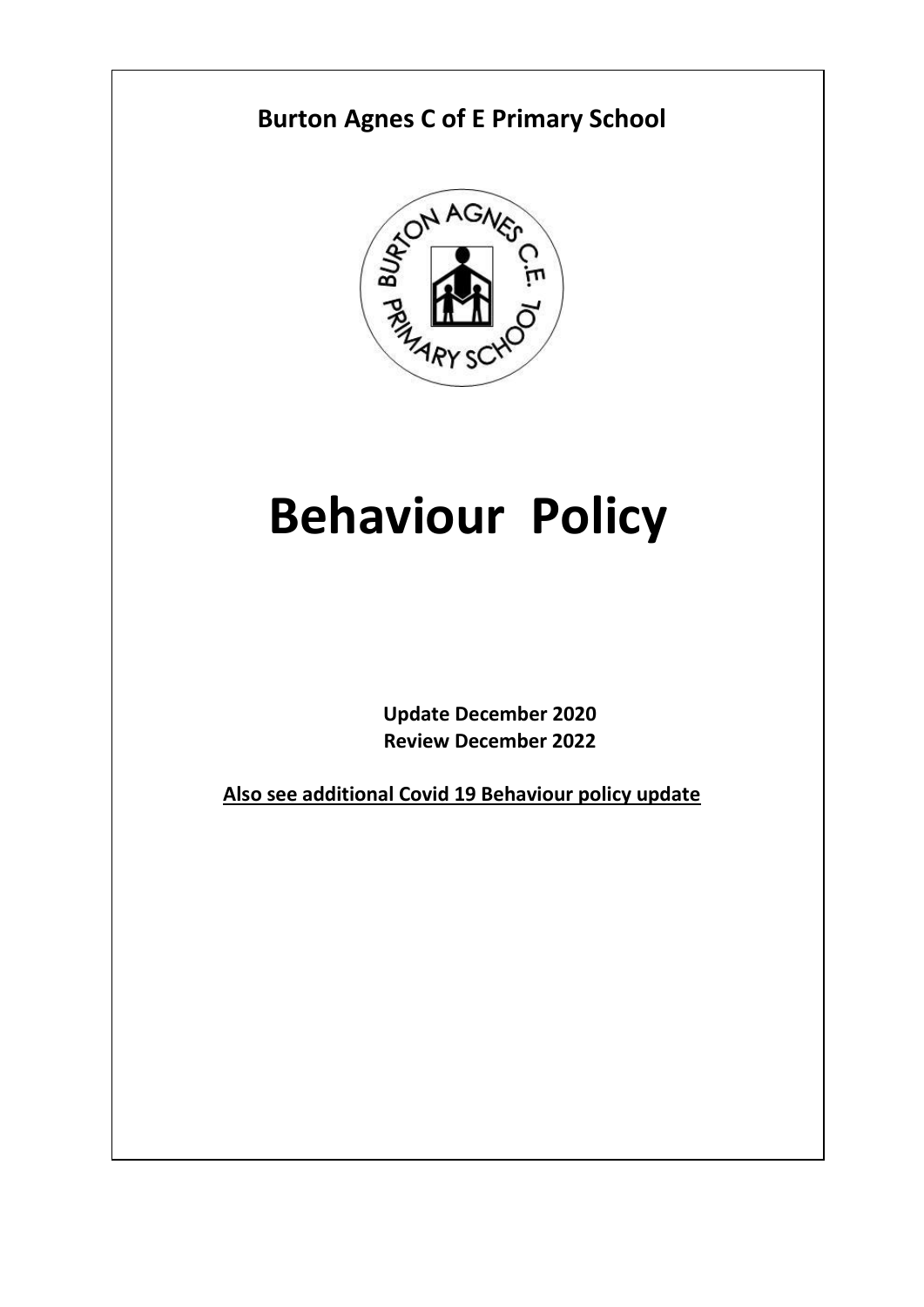## **Behaviour Policy**

#### **Introduction**

Our core values place 'care', 'trust' and 'friendship' at the heart of our school. Our mission statement as a Church of England school and our aims also state the importance of Christian values in our work with children and the school community. Using these values as a starting point, and by encouraging good behaviour through a positive approach, we seek to support our children as they learn to care for and respect themselves and other people. The school has a number of rules, but our behaviour policy is not primarily concerned with rule enforcement. It is a means of promoting good relationships, so that people can work together with the common purpose of helping everyone to learn. This policy supports the school community in aiming to allow everyone to work together in an effective and considerate way.

#### **The aims of our behaviour policy are:**

 To deal with any misdemeanours fairly and quickly, remembering that forgiveness is a Christian Value.

- To support the spiritual, moral, social and cultural development of all learners.
- To offer rewards to motivate children and acknowledge good conduct.
- To offer teachers and support staff a framework to support children who might need help and guidance.
- To maintain and develop a happy, positive and caring environment that fosters self-esteem, self-respect and respect for others.
- To support the implementation of the school's Child Protection/Safeguarding and Anti-Bullying policies.
- To help us achieve the vision, values and aims of the school.

#### **Our Behaviour Framework**

1. Our positive approach means that all members of the school community will be treated as special and individual, sharing successes and supporting each other through failures, in order to continually build a positive self-image and high selfesteem.

2. All children will be encouraged to speak to their teacher, Headteacher, members of the support team, parents or friends if they are experiencing problems with another member of the school community.

3. Simple, positive and constructive rules, supported by easily understood and appropriate systems of rewards and sanctions will be used.

4. Where discipline is necessary in response to unacceptable behaviour, the nature of the unacceptable behaviour will be made clear to the child and will also help us decide what action to take. Opportunities to explore the underlying reasons for poor behaviour will be provided: these may involve parents and representatives of outside agencies as appropriate.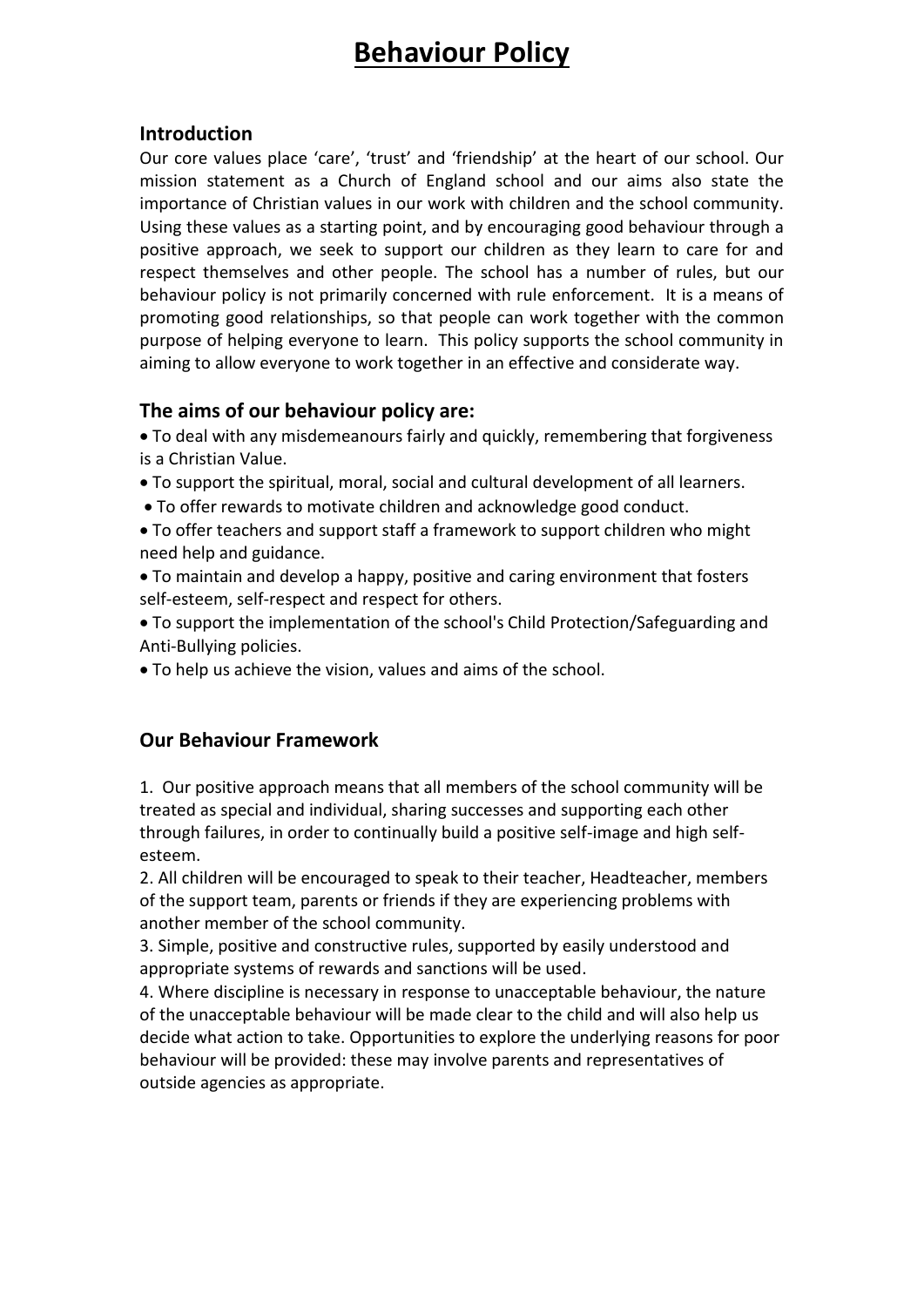#### **Rules**

At Burton Agnes CE Primary School, we have 5 simple 'golden rules', which are universal, based upon Christian values, easy to remember and are appropriate for children of all ages. These Golden Rules were generated by the children.

*Always show respect and listen to others. Always do your best and be proud of what you do. Always tell the truth Care for everyone and everything. Always show our best manners.*

These will be displayed in every classroom and around school. They will be regularly referred to by all staff during lessons, collective worship and in discussions with children. Opportunities will be sought to compare the golden rules to the teachings and life of Jesus and the content of the Bible.

#### **Positive Rewards**

*Headteachers Award* - This is awarded to one child who has shown outstanding efforts in following the 'golden rules'

*Special Mentions.-* Each week we nominate several children from each class to win a 'Special Mention' in our 'Special Mentions Assembly' These children receive various certificates; parents, grandparents and the wider community are invited to this assembly. Each child receives a certificate and sticker.

*Golden Time. –* Children following the Golden Rules earn access to golden time which takes place at the end of every week .Children who earn the privilege will get to choose from a range of activities. Each child has the opportunity to earn up to 20 minutes of Golden time per week.

*Out of School Awards* -The school acknowledges the efforts and achievements of children, both in and out of school ie out of school sports clubs, swimming, music etc

*VIP's ( Values in practise)-* Children demonstrating our school values of Care, trust and friendship get to put their name on a VIP slip. Slips are pulled from the box on a Friday and prizes are won.

*Golden Book-* Any child that is put on gold gets written in the golden book each week. These names are shared in special mentions and receive a gold sticker

Teachers can also devise age appropriate individual/group/class reward systems to further promote our behaviour expectations – this might involve stamps, stickers, taking work to show other members of staff etc. **Most importantly, all staff have a collective responsibility to contribute to our positive approach to developing selfesteem and self-respect by verbally praising examples of good behaviour in a range of situations.**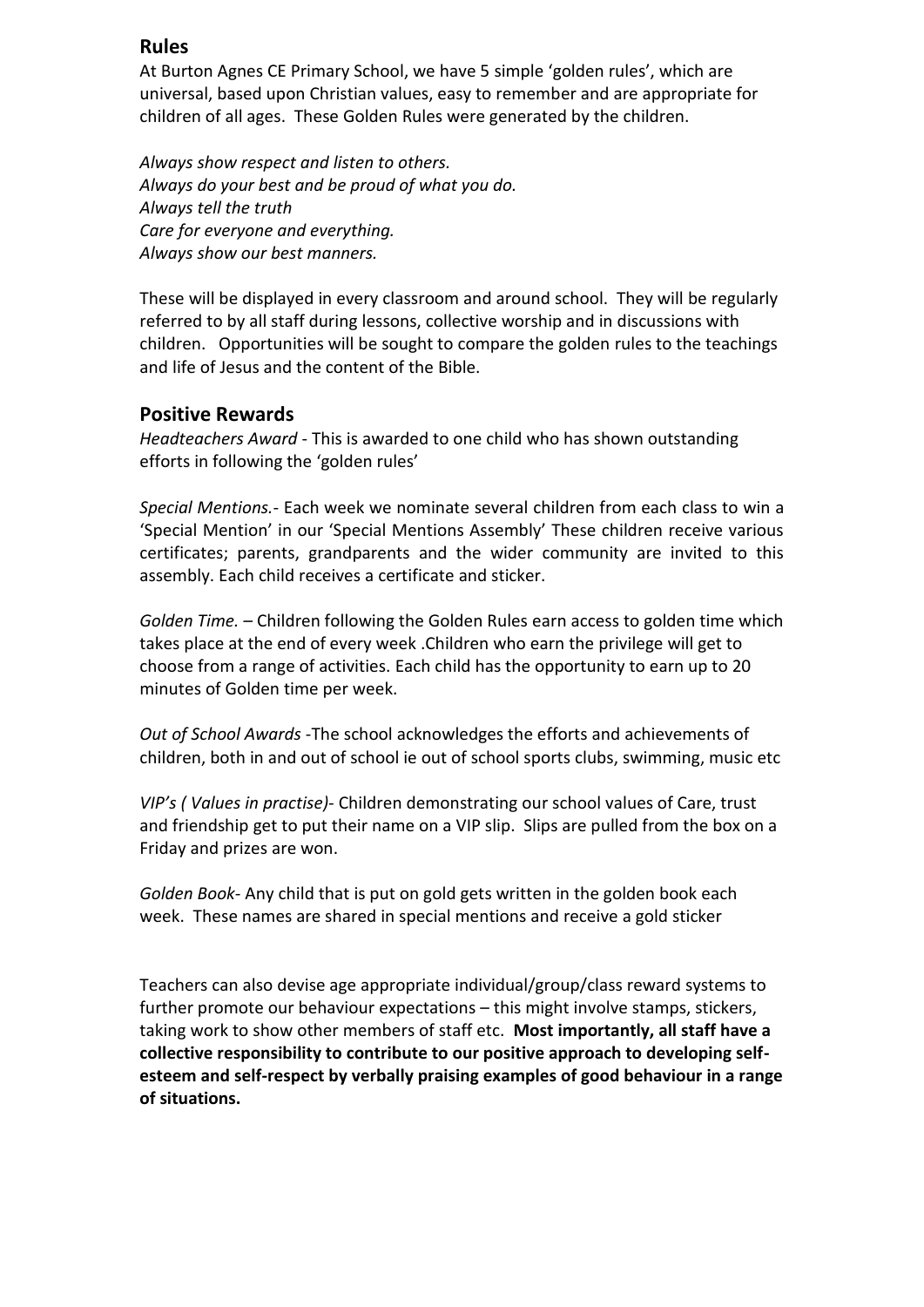#### **Unacceptable Behaviour/Sanctions**

As stated above, our system of rules, rewards and sanctions are designed to be easily understood by all members of the school community and easily implemented by all staff of the school. The following guidelines and 'sanctions' will be followed by all members of staff – who should always listen to the child's point of view before implementing sanctions.

#### *General Behaviour*

Many minor issues can be dealt with immediately by a member of staff, via simple verbal correction and discussion of rules/expected behaviour, for example running or shouting in school, or a minor disagreement between pupils.

#### *In Class/Lessons* **(see appendix 1 for more detail)**

The Traffic Light Plan is intended for use in all classrooms as a tool to deal with behaviour problems; each step serves as an opportunity to **reflect** and to **calm-down** and as a **disincentive**.

Please note that for children with Statements of SEN, behaviour strategies may differ and will be identified in the IEP.

**Green**

All children begin each day on green

**Prior to Amber**

Praising others close by who are behaving positively can be an effective way to indirectly manage negative behaviour.

The teacher / teaching assistant may give the child informal reminders or warnings about their behaviour. They should also aim (either at the time or at a later, more convenient moment) to explain why the behaviour is now acceptable / helpful.

#### **Amber**

If a child continues to display the behaviour thy have been spoken to about they will be moved to amber. This will result in the child missing up to 5 minutes of playtime and a loss of 1 minute of golden time. The child has the opportunity to be moved back to Green should their behaviour improve.

**Red**

If behaviour is considered to be serious or extreme then the child will be moved to red. This will trigger the following. Pupil is sent to headteacher for time out.

Pupil completes a self-reflection form.

Pupil misses out on playtime.

Golden time is not awarded for that day

Pupils may automatically be moved to red depending on the nature of the incident.

The headteacher will decide if parents need to be contacted regarding a pupil's behaviour.

**GOLD**

Any child whose behaviour is outstanding has the opportunity to be placed on gold and used as a role model for others. Their names will be placed in the golden book.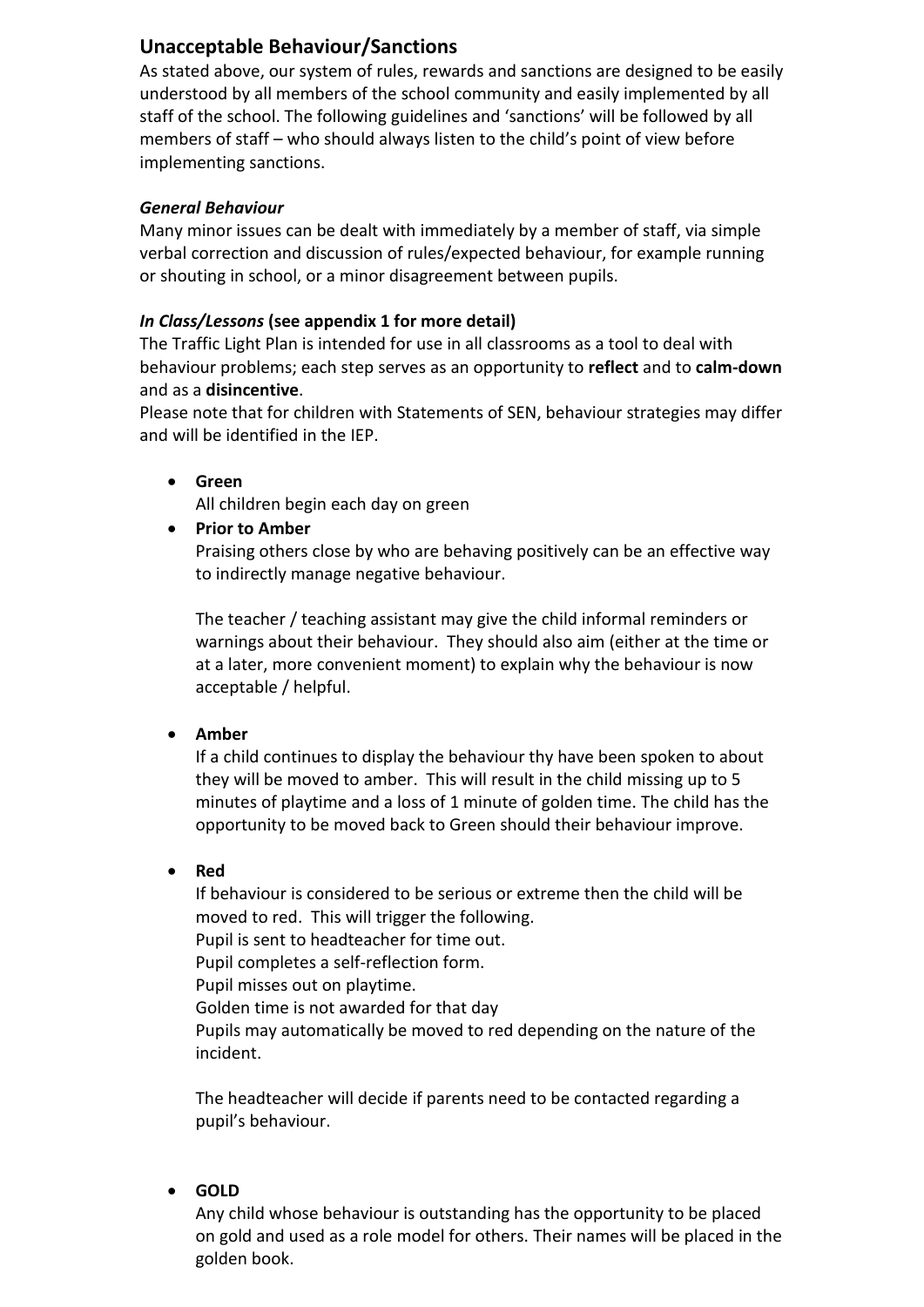The safety and safeguarding of children's welfare is paramount in all situations. If a child's behaviour endangers the safety of others, the class teacher stops the activity and prevents the child from taking part for the rest of that session.

Any child displaying violent/threatening behaviour during class/lesson time will be asked to leave the classroom in order to allow reflection time – this may also involve referring the incident to the Headteacher and missing playtimes if appropriate. Persistent misbehaviour will be referred to the Headteacher: Issues which require further action could lead to sanctions such as withdrawal of privileges, lost playtimes or tasks, such as a letter of apology, designed to draw the attention of the child misbehaving to the nature and negative impact of their chosen behaviour.

Any behaviour that warrents Headteacher intervention is recorded in the behaviour log. The children are required to complete a behaviour form which allows them to reflect on their behaviour so that it doesn't happen again.

#### *Playtimes/Lunchtimes*

It is very important to us that the children view all forms of violence (or threatened violence) at school as unacceptable. If a child threatens, hurts or bullies another pupil, the class teacher reports the incident to the Headteacher, who keeps a log.

#### *Step 1*

For the following types of behaviour – Deliberate pushing, kicking/throwing stones/sticks, play fighting, name calling, rude gestures/words, refusing to play by the rules of the game, back chat to a member of staff

- Verbal reminder of the Golden Rules
- Discuss expected behaviour and current choices being made with the child
- The child will stand by the wall for ten minutes. This behaviour will be reported to the class teacher and the headteacher if it was felt necessary.

#### *Step 2*

For the following types of behaviour – fighting or hurting someone, swearing, using racist remarks, refusing to comply, two incidents of step 1 in the same playtime

- The child will be sent to the headteachers office. The child will fill out a behaviour form and be required to reflect on their behaviour. Parents may be notified by letter.
- Should a child continue to demonstrate such behaviours repeatedly over a period of time, they may be excluded from break times or excluded from staying at school for lunch. The latter would be dealt with as a fixed term exclusion.

#### **Further Action**

If a child repeatedly acts in a way that disrupts learning, damages property or upsets others, school will contact the child's parents and seek an appointment in order to discuss the situation, with a view to improving the behaviour of the child. The Headteacher will be involved in all serious incidents involving repeatedly disruptive, deliberately malicious or violent behaviour.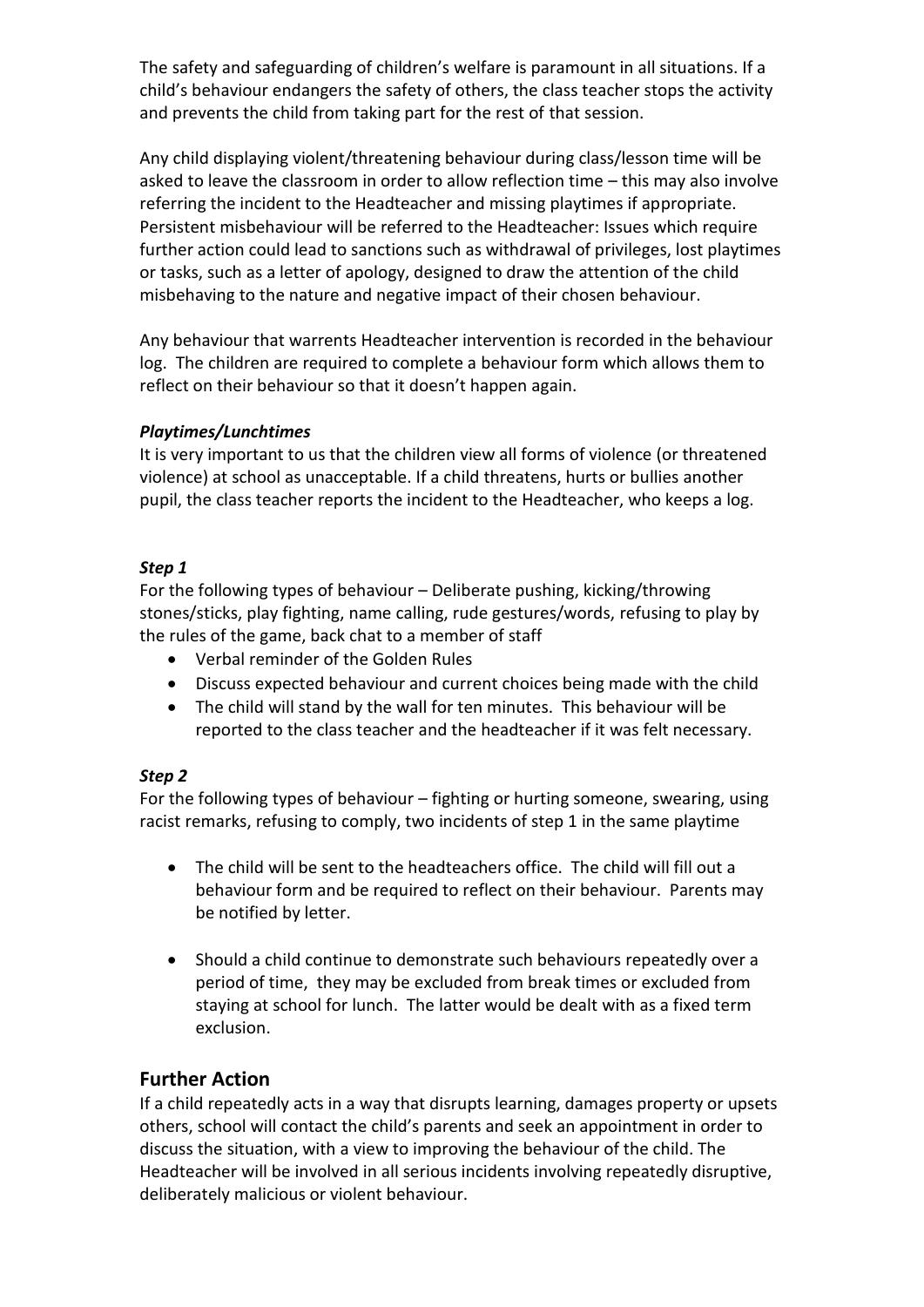Representatives of outside agencies, such as ERYC Behaviour Support, will be contacted and used as necessary, and guidance/recommended strategies followed, such as behaviour monitoring, daily reporting etc.

Following any incident of unacceptable behaviour, it is important to allow the child the opportunity to carry on with their day as normally as possible, within the realms of possibility and in the spirit of 'making a fresh start' and 'forgiveness'. Our approach will be one of 'sorting the problem and moving on', not holding grudges, allowing opportunities for an apology to be made if appropriate.

The Headteacher has powers of exclusion, which may be used for serious or repeated instances of unacceptable behaviour – East Riding of Yorkshire Council and DfE guidance will be followed in these circumstances. All exclusions will be notified to the Chair of Governors, to whom parents may make representations if desired. LA guidelines will be followed as required and are available on request.

#### **Exclusion**:

In very extreme circumstances, where behaviour is dangerous or involves a threat to another child or member of staff, the Headteacher may exclude a child from school either for a fixed period or permanently. We do not wish to exclude any child from school, but sometimes this may be necessary. School complies with the current DFE exclusion guidance.

- If an incident is deemed serious enough to involve fixed term exclusion, the Headteacher will endeavour to contact the parents on the day of the incident.
- In extreme cases parents may be asked to remove the child from school at lunchtime for a period: this will be dealt with as a fixed-term exclusion.
- A letter will be sent home within 24 hours outlining the reasons for the exclusion and the measures parents can take in relation to them.
- Work will always be provided for the length of the exclusion. It is expected that this is returned to be marked.
- Parents must meet with the Headteacher on the day that the child returns to school to ensure such events don't reoccur.
- Fixed term ('temporary') exclusions involve the child being asked to remain at home for a defined period. During this period responsibility for the child passes to the parents. The Headteacher informs the Governing Body about any fixed-term exclusions beyond five days in any one term.
- Permanent exclusions: The decision to exclude a child permanently is a serious one and governors should be kept fully informed as the process goes on. Permanent exclusion is not normally considered unless there have been a number of fixed term exclusions first but in extreme cases a permanent exclusion may be appropriate. The Headteacher informs the Governing Body about any permanent exclusion. The Governing Body cannot either exclude a child or extend the exclusion period made by the Headteacher.

#### **Application of the behaviour policy in EYFS (Reception and Nursery)**

Whilst the principles of this positive behaviour policy are applied throughout school, realistically there needs to be a consideration of appropriate strategies for children in EYFS. The vast majority of minor incidents in EYFS can be dealt with verbally. However, there is still a need to show disapproval of unacceptable behaviour, particularly regarding physical contact and general unkindness. The most useful strategy in these situations is the use of a short 'time out' (3/4 minutes max.) This might involve moving to a quiet area/chair. The 'time out' concludes with a short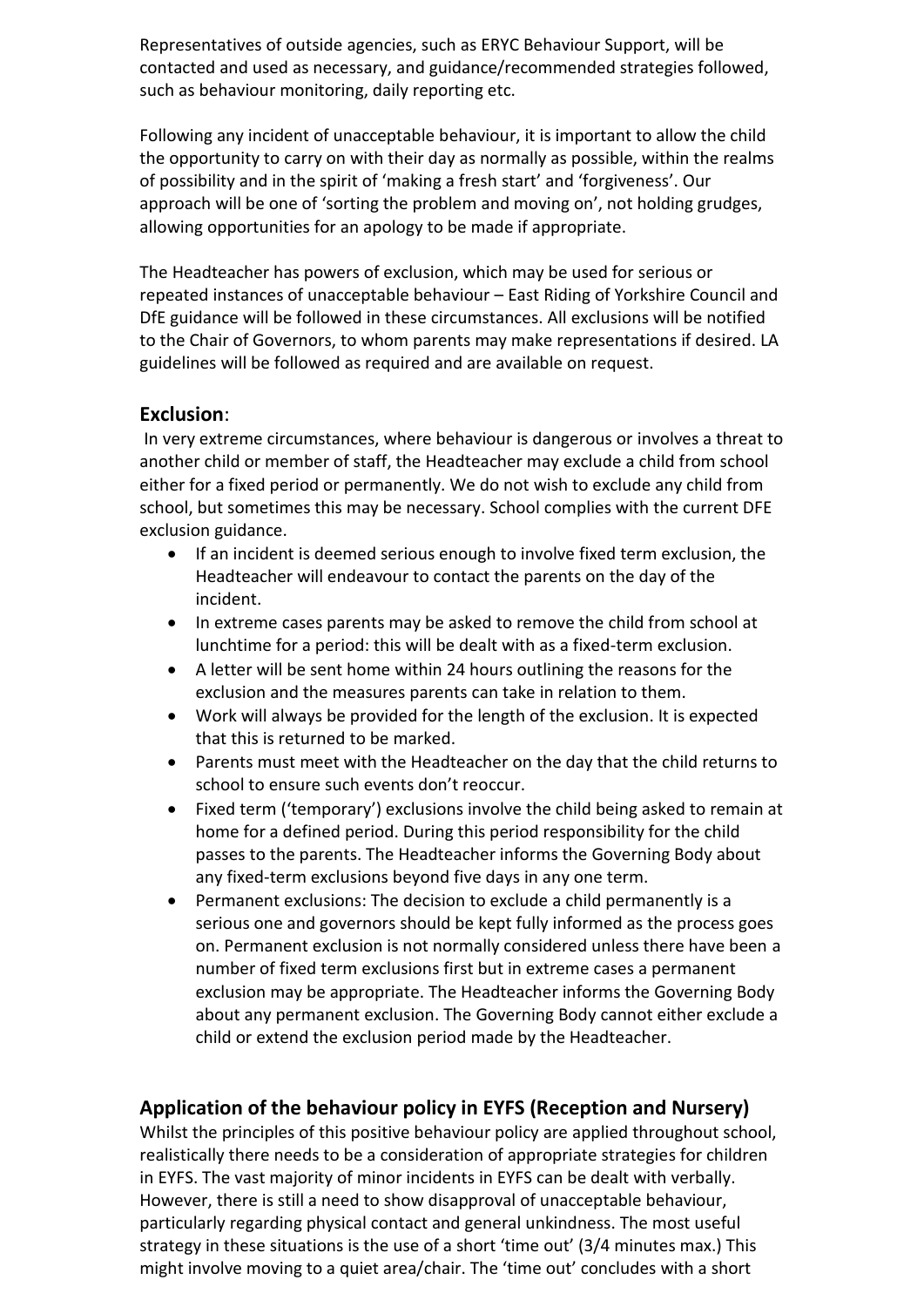conversation about the behaviour before the child continues with class activities. This helps us to teach young children that making the wrong behaviour choice has a consequence. Communication with parents will be sought if deemed necessary, and other formal strategies from this policy will be adapted and used if necessary, such as support from other agencies. At all times in EYFS, it is important to be very careful with tone/volume of voices used.

#### **Staff Intervention and Support**

Members of staff will be involved as appropriate to support or reinforce the actions of colleagues. In the first instance, advice & support will be sought from the appropriate class teacher. Further support and guidance could be supplied by Mrs Beauchamp or Miss Clubley, as trained Emotional Literacy Support Assistant (ELSA)

Some children will use positive behaviour management systems advised by outside agencies, such as Educational Psychology & Behaviour Support. Advice and support may be sought from the school's assigned behaviour support advisory teacher or educational psychologist as appropriate in line with SEN Policy.

#### **Roles and responsibilities**

All adults inschool act as role models for our pupils. Acting out the school core values and following the golden rules will prove a fundamental force in the development of children's social and emotional skills.

#### *The role of the class teacher*

It is the responsibility of class teachers to ensure that the school rules are enforced in their classes, and that their classes behave in a responsible manner during lesson time.

The class teachers in our school have high expectations of the children with regard to behaviour, and they strive to ensure that all children work to the best of their ability.

The class teacher treats every child fairly, and enforces the classroom code consistently. The teachers treat all children in their classes with respect and understanding.

If a child misbehaves repeatedly in class, the class teacher keeps a record of all such incidents. In the first instance, the class teacher deals with incidents him/herself in the normal manner. However, if misbehaviour continues, the class teacher seeks help and advice from the Headteacher.

The class teacher liaises with external agencies, as necessary, to support and guide the progress of each child. The class teacher may, for example, discuss the needs of a child with the education social worker or LA behaviour support services.

The class teacher reports to parents about the progress of each child in their class, in line with the whole-school policy. The class teacher may also contact a parent if there are concerns about the behaviour or welfare of a child.

#### *The role of the Headteacher*

It is the responsibility of the Headteacher, to implement the school Behaviour Policy consistently throughout the school and to report to Governors, when requested, on the effectiveness of the policy. It is also the responsibility of the Headteacher to ensure the health, safety and welfare of all children in the school. The Headteacher supports the staff by implementing the policy, by setting the standards of behaviour, and by supporting staff in their implementation of the policy. The Headteacher keeps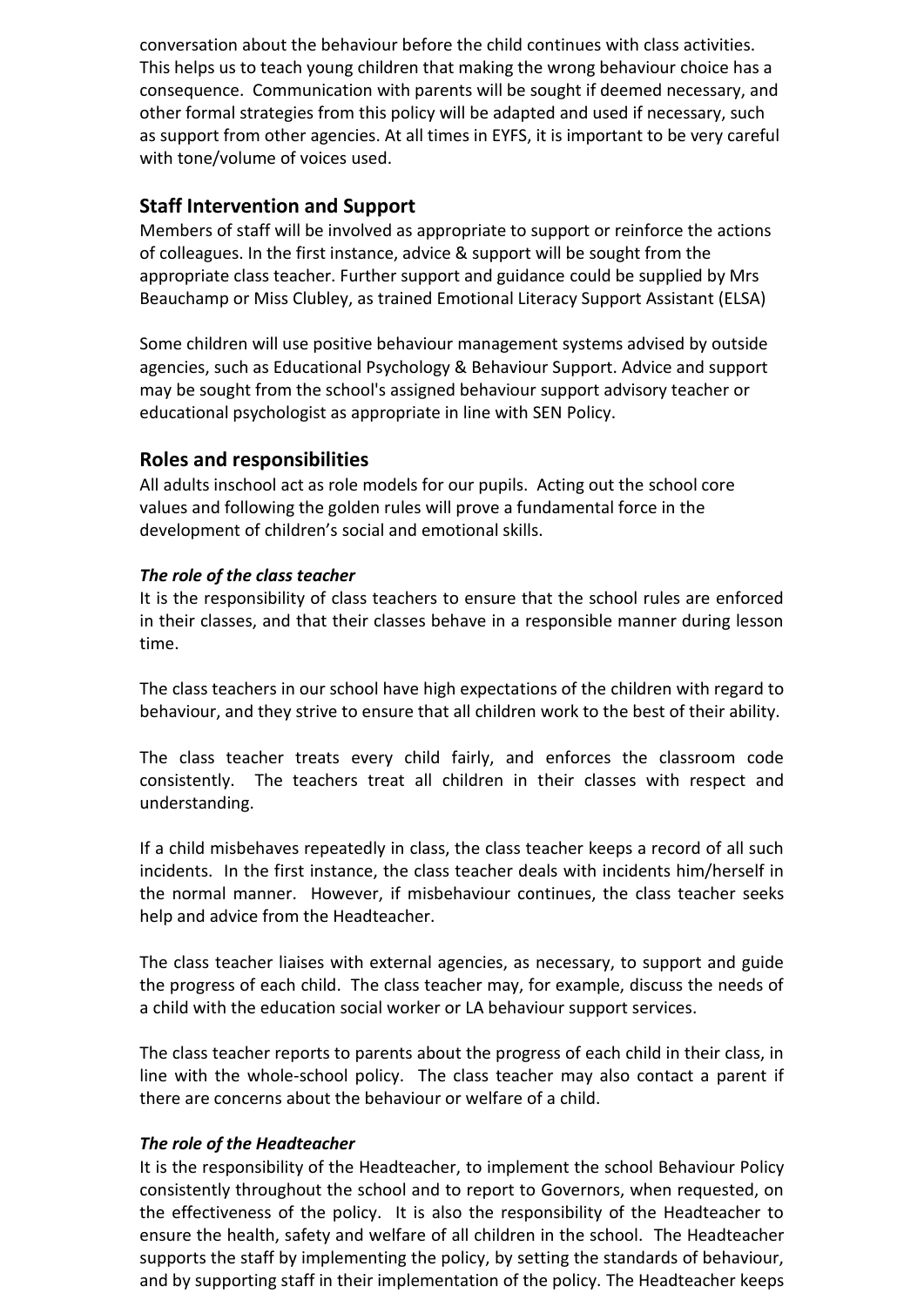records of all reported serious incidents of misbehaviour. The Headteacher has the responsibility for giving fixed-term exclusions to individual children for serious acts of misbehaviour. For repeated or very serious acts of anti-social behaviour, the Headteacher may permanently exclude a child. These actions are taken only after the Chair of Governors has been notified.

The whole Governing Body will subsequently be informed in Part B at the Governors meeting.

#### *The role of parents*

The school collaborates actively with parents, so that children receive consistent messages about how to behave at home and at school. We explain the standards of behaviour via the policy on the website and via the home school agreement and we expect parents to read them and support them. We expect parents to support their child's learning, and to cooperate with the school, as set out in the home-school agreement. We try to build a supportive dialogue between the home and the school, and we inform parents immediately if we have concerns about their child's welfare or behaviour.

If the school has to use reasonable sanctions to punish a child, we expect parents to support the actions of the school. If parents have any concerns about the way that their child has been treated, they should initially contact the class teacher, if the concern remains then the Headteacher, following that the Chair of Governors. If these discussions cannot resolve the problem, a formal grievance or appeal process can be implemented.

#### *The role of the Governors*

The Governing Body has the responsibility of setting down these general guidelines on standards of discipline and behaviour, and of reviewing their effectiveness. The Governors support the Headteacher in adhering to these guidelines.

The Headteacher has the day-to-day authority to implement the school's policy on behaviour and discipline, but Governors may give advice to the Headteacher about particular disciplinary issues. The Headteacher must take this into account when making decisions about matters of behaviour.

#### **DfE Guidance**

The following extracts from the Department for Education's 'Behaviour and discipline in schools – advice for headteachers and school staff' (Last update: January 2016) apply to this policy and our approach to behaviour at Burton Agnes School (more details below):

- Members of staff have the power to use reasonable force to prevent pupils committing an offence, injuring themselves or others, or damaging property, and to maintain good order and discipline in the classroom. Staff are trained in restraint.
- Schools should consider whether the behaviour under review gives cause to suspect that a child is suffering, or is likely to suffer, significant harm. Where this may be the case, school staff should follow the schools' safeguarding policy. They should also consider whether continuing disruptive behaviour might be the result of unmet educational or other needs. At this point, the school should consider whether a multi-agency assessment is necessary.
- Teachers have the power to confiscate inappropriate items (see below)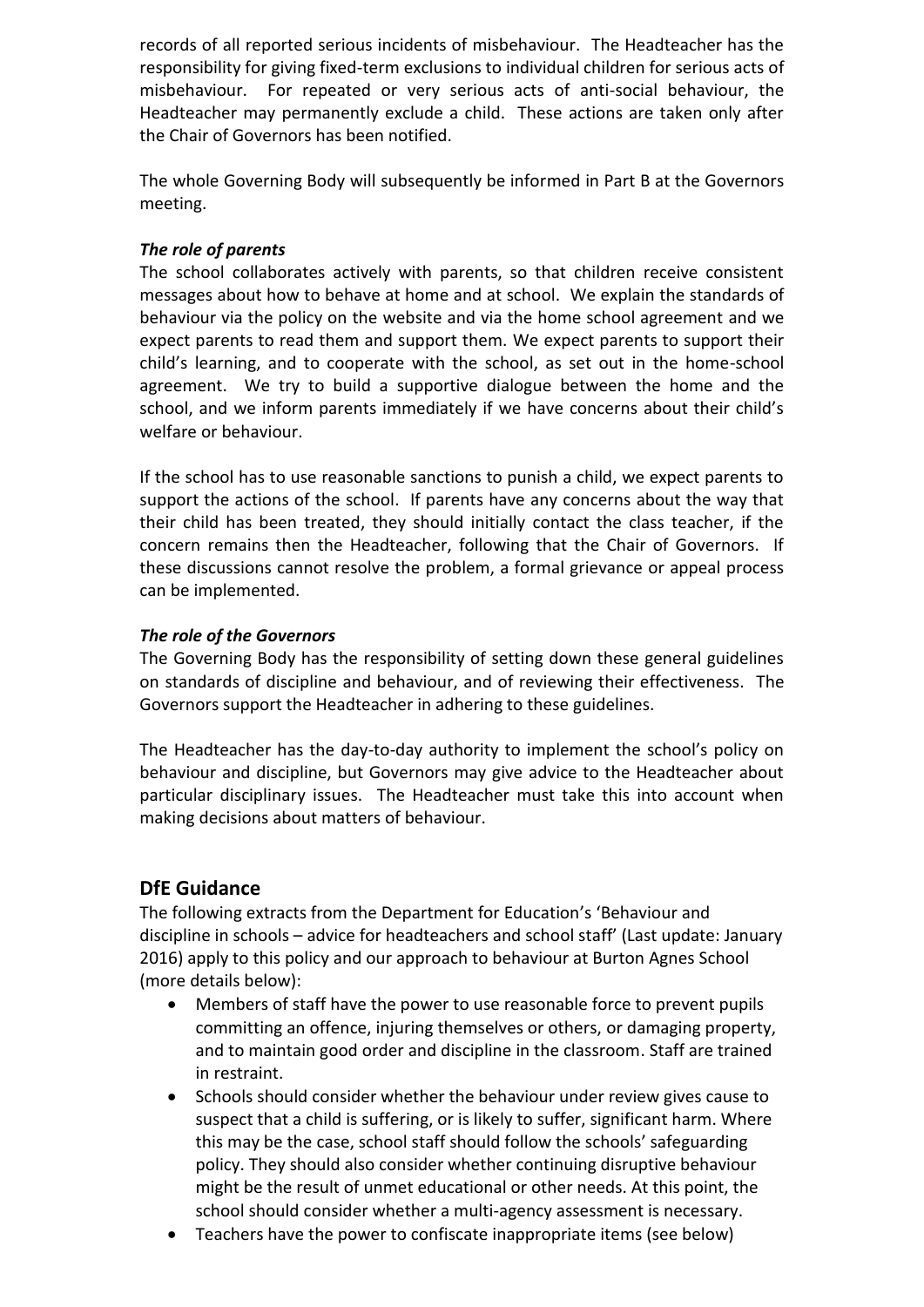#### **Confiscation of inappropriate items**

There are two sets of legal provision which enable school staff to confiscate items from pupils:

- The general power to discipline enables a member of staff to confiscate, retain or dispose of a pupil's property as a punishment and protects them from liability for damage to, or loss of, any confiscated items. The legislation does not describe what must be done with the confiscated item.
- Power to search without consent for "prohibited items" including Knives and weapons - Alcohol - Stolen items - Fireworks - Pornographic images - Illegal drugs - Any article that has been or is likely to be used to commit an offence, cause injury of damage to property. - Any item banned by the school rules which has been identified in the rules as an item which may be searched for. Weapons and knives and extreme or child pornography must always be handed over to the police.

### **Malicious Allegations**

Allegations of abuse will be taken seriously, and Burton Agnes CE Primary will deal with allegations quickly in a fair and consistent way that provides effective protection for the child and supports the person who is the subject of the allegation. Every effort will be made to maintain confidentiality and guard against unwanted publicity while an allegation is being investigated. Suspension will not be used as an automatic response when an allegation has been reported.

#### **Training**

Training will be provided for members of school staff in relevant aspects of care and control designed to support the behaviour policy and the maintenance of a positive learning environment. This might include the use of basic physical intervention or restraint techniques when necessary, by staff that have completed appropriate training.

#### **Complaints**

All complaints about misbehaviour by any member of the school community will be thoroughly investigated at the appropriate level. The guidelines in the school's Complaints Procedure will be followed if necessary.

#### **Conclusion**

The consistent application of this policy by all members of the school community will make a positive contribution to the achievement of the school's Christian vision and values and contribute to the fulfilment of the school's curricular aims and intended outcomes, by helping to maintain a safe and happy learning environment.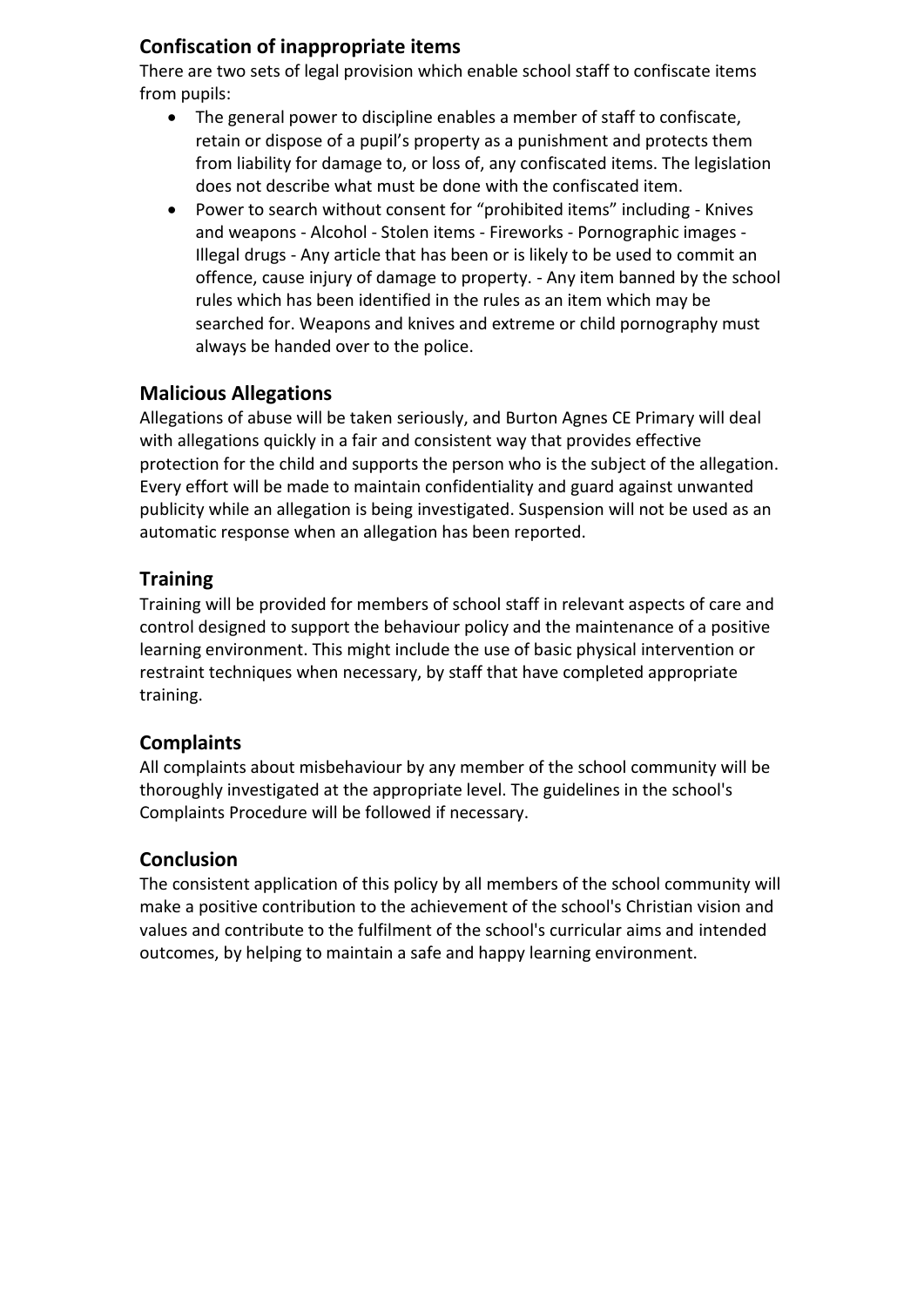Appendix 1

#### **Consequences and sanctions**

.

**There is a graduated series of consequences if a child is not keeping to the 'Golden Rules':**

| <b>Green</b>             | All children start the day on green                                                                                                                 |
|--------------------------|-----------------------------------------------------------------------------------------------------------------------------------------------------|
| <b>Non Verbal</b>        | At this point a child might be off-task but not disrupting the learning of                                                                          |
|                          | others - daydreaming, fiddling, looking out the window, doodling, etc. A                                                                            |
|                          | look, standing near the child, reminding whole class of class rules,                                                                                |
|                          | rewarding those following rules, praise children next to them etc.                                                                                  |
| <b>Verbal Reminder</b>   | At this point a child might be talking, distracting others, being slow to                                                                           |
|                          | complete work, swinging on chair, making non-verbal signals across                                                                                  |
|                          | room, arguing with others over equipment etc.                                                                                                       |
|                          | The child is verbally reminded of appropriate 'on-task' behaviour for the                                                                           |
|                          | current activity, including reference to the golden rules and any class                                                                             |
|                          | system where appropriate.                                                                                                                           |
| <b>Warning</b>           | If there is a continuation of this offence during the lesson, or attitude<br>towards the current task does not improve as a result of a 'verbal     |
|                          | reminder', a warning is given:                                                                                                                      |
|                          | "(Name) that's a warning for your actions, you need to follow the golden                                                                            |
|                          | rules and show the desired behaviour. "If you choose not to (desired                                                                                |
|                          | behaviour), You are choosing to be put on amber, you are choosing to                                                                                |
|                          | lose 5 minutes of playtime, if you choose to (desired behaviour), you are                                                                           |
|                          | choosing to keep your playtime. Make the right choice. Thank you."                                                                                  |
|                          | Reward another child. The child displaying inappropriate behaviour may                                                                              |
|                          | also be asked to move to work in isolation, within the classroom.                                                                                   |
| <b>Move to Amber</b>     | If there is no improvement in attitude or task-performance after the                                                                                |
| <b>Lose 5 minutes of</b> | reminder and warning $-$ i.e. current behaviour continues, or displays                                                                              |
| playtime                 | behaviour which leads to a major disruption of teaching and learning                                                                                |
|                          | (such as being rude to staff, refusing to follow instructions or throwing                                                                           |
|                          | equipment) the following sanction is applied:                                                                                                       |
|                          | "(Name) you are moving to amber and you've lost 5 minutes of your                                                                                   |
|                          | playtime for (action); you need to show (the desired behaviour). If you                                                                             |
|                          | choose not to (desired behaviour) you're choosing to move to red and<br>chosing to lose all of your playtime, if you choose to (desired behaviour), |
|                          | you're choosing to keep most of your playtime. Make the right choice.                                                                               |
|                          | Thank you."                                                                                                                                         |
|                          | Child spends 5 minutes of playtime as 'reflection time' before going out                                                                            |
|                          | to play, either in classroom (including a conversation with class teacher)                                                                          |
|                          | or in main corridor.                                                                                                                                |
|                          | I minute of golden time not awarded                                                                                                                 |
|                          | There is always an opportunity to move back to green if behaviour                                                                                   |
|                          | improves.                                                                                                                                           |
| <b>Move to red</b>       | If behaviour is extreme or if there is no improvement in attitude, task-                                                                            |
| Lose all of              | performance or displayed behaviour following all preceding warnings and                                                                             |
| playtime-                | sanctions, the following sanction is applied:                                                                                                       |
| incident recorded        | "(Name) you've lost your playtime for (action); you need to (desired                                                                                |
| in behaviour log         | behaviour).                                                                                                                                         |
|                          | Child spends all playtime as 'reflection time' either in classroom                                                                                  |
|                          | (including a conversation with class teacher) or conversation with the<br>headteacher. During the playtime, a description of the incident will be   |
|                          | entered into the school behaviour log. (The behaviour log is a historical                                                                           |
|                          | record of events deemed serious enough for recording and will be shared                                                                             |
|                          | with parents as appropriate.). No golden time will be awarded for that                                                                              |
|                          | day.                                                                                                                                                |